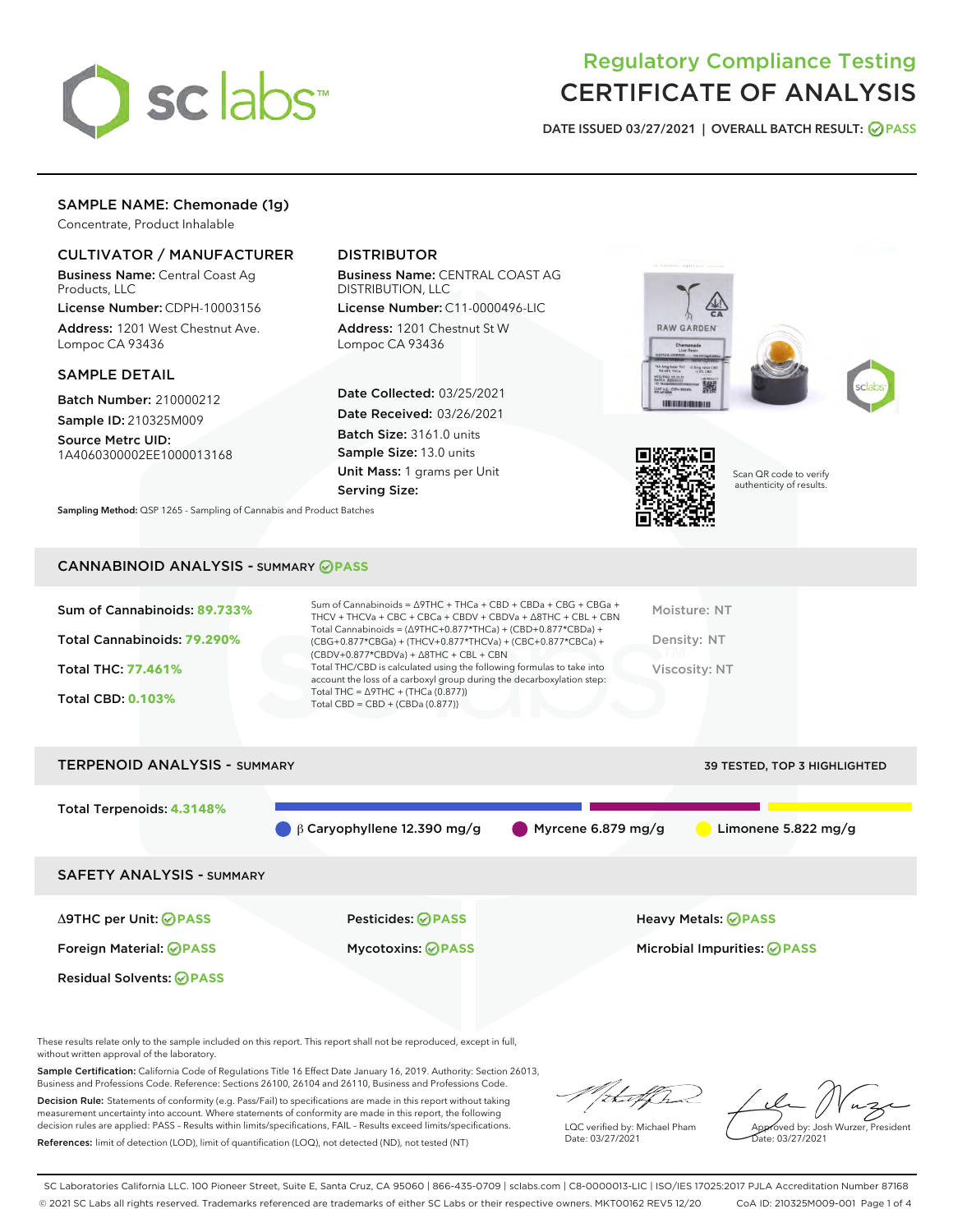



CHEMONADE (1G) | DATE ISSUED 03/27/2021 | OVERALL BATCH RESULT: @ PASS

## CANNABINOID TEST RESULTS - 03/26/2021 @ PASS

Tested by high-performance liquid chromatography with diode-array detection (HPLC-DAD). **Method:** QSP 1157 - Analysis of Cannabinoids by HPLC-DAD

#### TOTAL CANNABINOIDS: **79.290%**

Total Cannabinoids (Total THC) + (Total CBD) + (Total CBG) + (Total THCV) + (Total CBC) + (Total CBDV) + ∆8THC + CBL + CBN

TOTAL THC: **77.461%** Total THC (∆9THC+0.877\*THCa)

TOTAL CBD: **0.103%**

Total CBD (CBD+0.877\*CBDa)

TOTAL CBG: 1.02% Total CBG (CBG+0.877\*CBGa)

TOTAL THCV: 0.289% Total THCV (THCV+0.877\*THCVa)

TOTAL CBC: 0.417% Total CBC (CBC+0.877\*CBCa)

TOTAL CBDV: ND Total CBDV (CBDV+0.877\*CBDVa)

| <b>COMPOUND</b>  | LOD/LOQ<br>(mg/g)          | <b>MEASUREMENT</b><br><b>UNCERTAINTY</b><br>(mg/g) | <b>RESULT</b><br>(mg/g) | <b>RESULT</b><br>(%) |
|------------------|----------------------------|----------------------------------------------------|-------------------------|----------------------|
| <b>THCa</b>      | 0.05 / 0.14                | ±21.344                                            | 830.51                  | 83.051               |
| Δ9THC            | 0.06 / 0.26                | ±1.591                                             | 46.25                   | 4.625                |
| <b>CBGa</b>      | 0.1/0.2                    | $\pm 0.47$                                         | 9.0                     | 0.90                 |
| <b>CBCa</b>      | 0.07 / 0.28                | ±0.232                                             | 4.75                    | 0.475                |
| <b>THCVa</b>     | 0.07/0.20                  | ±0.157                                             | 3.30                    | 0.330                |
| <b>CBG</b>       | 0.06/0.19                  | ±0.093                                             | 2.35                    | 0.235                |
| <b>CBDa</b>      | 0.02/0.19                  | ±0.034                                             | 1.17                    | 0.117                |
| $\triangle$ 8THC | 0.1/0.4                    | N/A                                                | <b>ND</b>               | <b>ND</b>            |
| <b>THCV</b>      | 0.1/0.2                    | N/A                                                | <b>ND</b>               | <b>ND</b>            |
| <b>CBD</b>       | 0.07/0.29                  | N/A                                                | <b>ND</b>               | <b>ND</b>            |
| <b>CBDV</b>      | 0.04 / 0.15                | N/A                                                | <b>ND</b>               | <b>ND</b>            |
| <b>CBDVa</b>     | 0.03/0.53                  | N/A                                                | <b>ND</b>               | <b>ND</b>            |
| <b>CBL</b>       | 0.06 / 0.24                | N/A                                                | <b>ND</b>               | <b>ND</b>            |
| <b>CBN</b>       | 0.1/0.3                    | N/A                                                | <b>ND</b>               | <b>ND</b>            |
| <b>CBC</b>       | 0.2 / 0.5                  | N/A                                                | <b>ND</b>               | <b>ND</b>            |
|                  | <b>SUM OF CANNABINOIDS</b> |                                                    | 897.33 mg/g             | 89.733%              |

#### **UNIT MASS: 1 grams per Unit**

| ∆9THC per Unit                        | 1120 per-package limit | 46.25 mg/unit<br><b>PASS</b> |
|---------------------------------------|------------------------|------------------------------|
| <b>Total THC per Unit</b>             |                        | 774.61 mg/unit               |
| <b>CBD per Unit</b>                   |                        | <b>ND</b>                    |
| <b>Total CBD per Unit</b>             |                        | $1.03$ mg/unit               |
| Sum of Cannabinoids<br>per Unit       |                        | 897.33 mg/unit               |
| <b>Total Cannabinoids</b><br>per Unit |                        | 792.90 mg/unit               |
| <b>MOISTURE TEST RESULT</b>           | DENSITY TEST RESULT    | <b>VISCOSITY TEST RESULT</b> |

Not Tested

Not Tested

Not Tested

#### TERPENOID TEST RESULTS - 03/27/2021

Terpene analysis utilizing gas chromatography-flame ionization detection (GC-FID). **Method:** QSP 1192 - Analysis of Terpenoids by GC-FID

| <b>COMPOUND</b>         | LOD/LOQ<br>(mg/g) | <b>MEASUREMENT</b><br><b>UNCERTAINTY</b><br>(mg/g) | <b>RESULT</b><br>(mg/g)                         | <b>RESULT</b><br>$(\%)$ |
|-------------------------|-------------------|----------------------------------------------------|-------------------------------------------------|-------------------------|
| $\beta$ Caryophyllene   | 0.004 / 0.012     | ±0.4411                                            | 12.390                                          | 1.2390                  |
| <b>Myrcene</b>          | 0.008 / 0.025     | ±0.0887                                            | 6.879                                           | 0.6879                  |
| Limonene                | 0.005 / 0.016     | ±0.0833                                            | 5.822                                           | 0.5822                  |
| $\alpha$ Humulene       | 0.009 / 0.029     | ±0.1263                                            | 3.936                                           | 0.3936                  |
| $\alpha$ Bisabolol      | 0.008 / 0.026     | ±0.1688                                            | 3.161                                           | 0.3161                  |
| Linalool                | 0.009/0.032       | ±0.0971                                            | 2.554                                           | 0.2554                  |
| Guaiol                  | 0.009 / 0.030     | ±0.0612                                            | 1.297                                           | 0.1297                  |
| trans-β-Farnesene       | 0.008 / 0.025     | ±0.0378                                            | 1.066                                           | 0.1066                  |
| Terpineol               | 0.016 / 0.055     | ±0.0580                                            | 0.945                                           | 0.0945                  |
| $\beta$ Pinene          | 0.004 / 0.014     | ±0.0104                                            | 0.908                                           | 0.0908                  |
| Fenchol                 | 0.010 / 0.034     | ±0.0345                                            | 0.891                                           | 0.0891                  |
| $\alpha$ Pinene         | 0.005 / 0.017     | ±0.0068                                            | 0.785                                           | 0.0785                  |
| Terpinolene             | 0.008 / 0.026     | ±0.0128                                            | 0.623                                           | 0.0623                  |
| Ocimene                 | 0.011 / 0.038     | ±0.0186                                            | 0.579                                           | 0.0579                  |
| Caryophyllene<br>Oxide  | 0.010 / 0.033     | ±0.0188                                            | 0.409                                           | 0.0409                  |
| <b>Borneol</b>          | 0.005 / 0.016     | ±0.0111                                            | 0.265                                           | 0.0265                  |
| Citronellol             | 0.003 / 0.010     | ±0.0120                                            | 0.246                                           | 0.0246                  |
| Valencene               | 0.009 / 0.030     | ±0.0078                                            | 0.113                                           | 0.0113                  |
| Fenchone                | 0.009 / 0.028     | ±0.0021                                            | 0.072                                           | 0.0072                  |
| Camphene                | 0.005 / 0.015     | ±0.0008                                            | 0.067                                           | 0.0067                  |
| Sabinene Hydrate        | 0.006 / 0.022     | ±0.0018                                            | 0.046                                           | 0.0046                  |
| Eucalyptol              | 0.006 / 0.018     | ±0.0006                                            | 0.025                                           | 0.0025                  |
| $\alpha$ Phellandrene   | 0.006 / 0.020     | ±0.0003                                            | 0.020                                           | 0.0020                  |
| $\alpha$ Terpinene      | 0.005 / 0.017     | ±0.0003                                            | 0.017                                           | 0.0017                  |
| Geraniol                | 0.002 / 0.007     | ±0.0007                                            | 0.017                                           | 0.0017                  |
| Nerol                   | 0.003 / 0.011     | ±0.0007                                            | 0.015                                           | 0.0015                  |
| Sabinene                | 0.004/0.014       | N/A                                                | <loq< th=""><th><loq< th=""></loq<></th></loq<> | <loq< th=""></loq<>     |
| 3 Carene                | 0.005 / 0.018     | N/A                                                | <loq< th=""><th><loq< th=""></loq<></th></loq<> | <loq< th=""></loq<>     |
| $\gamma$ Terpinene      | 0.006 / 0.018     | N/A                                                | <loq< th=""><th><loq< th=""></loq<></th></loq<> | <loq< th=""></loq<>     |
| p-Cymene                | 0.005 / 0.016     | N/A                                                | <b>ND</b>                                       | <b>ND</b>               |
| (-)-Isopulegol          | 0.005 / 0.016     | N/A                                                | ND                                              | ND                      |
| Camphor                 | 0.006 / 0.019     | N/A                                                | ND                                              | ND                      |
| Isoborneol              | 0.004 / 0.012     | N/A                                                | ND                                              | ND                      |
| Menthol                 | 0.008 / 0.025     | N/A                                                | ND                                              | ND                      |
| R-(+)-Pulegone          | 0.003 / 0.011     | N/A                                                | ND                                              | ND                      |
| <b>Geranyl Acetate</b>  | 0.004 / 0.014     | N/A                                                | ND                                              | ND                      |
| $\alpha$ Cedrene        | 0.005 / 0.016     | N/A                                                | ND                                              | ND                      |
| Nerolidol               | 0.009 / 0.028     | N/A                                                | ND                                              | ND                      |
| Cedrol                  | 0.008 / 0.027     | N/A                                                | ND                                              | <b>ND</b>               |
| <b>TOTAL TERPENOIDS</b> |                   |                                                    | 43.148 mg/g                                     | 4.3148%                 |

SC Laboratories California LLC. 100 Pioneer Street, Suite E, Santa Cruz, CA 95060 | 866-435-0709 | sclabs.com | C8-0000013-LIC | ISO/IES 17025:2017 PJLA Accreditation Number 87168 © 2021 SC Labs all rights reserved. Trademarks referenced are trademarks of either SC Labs or their respective owners. MKT00162 REV5 12/20 CoA ID: 210325M009-001 Page 2 of 4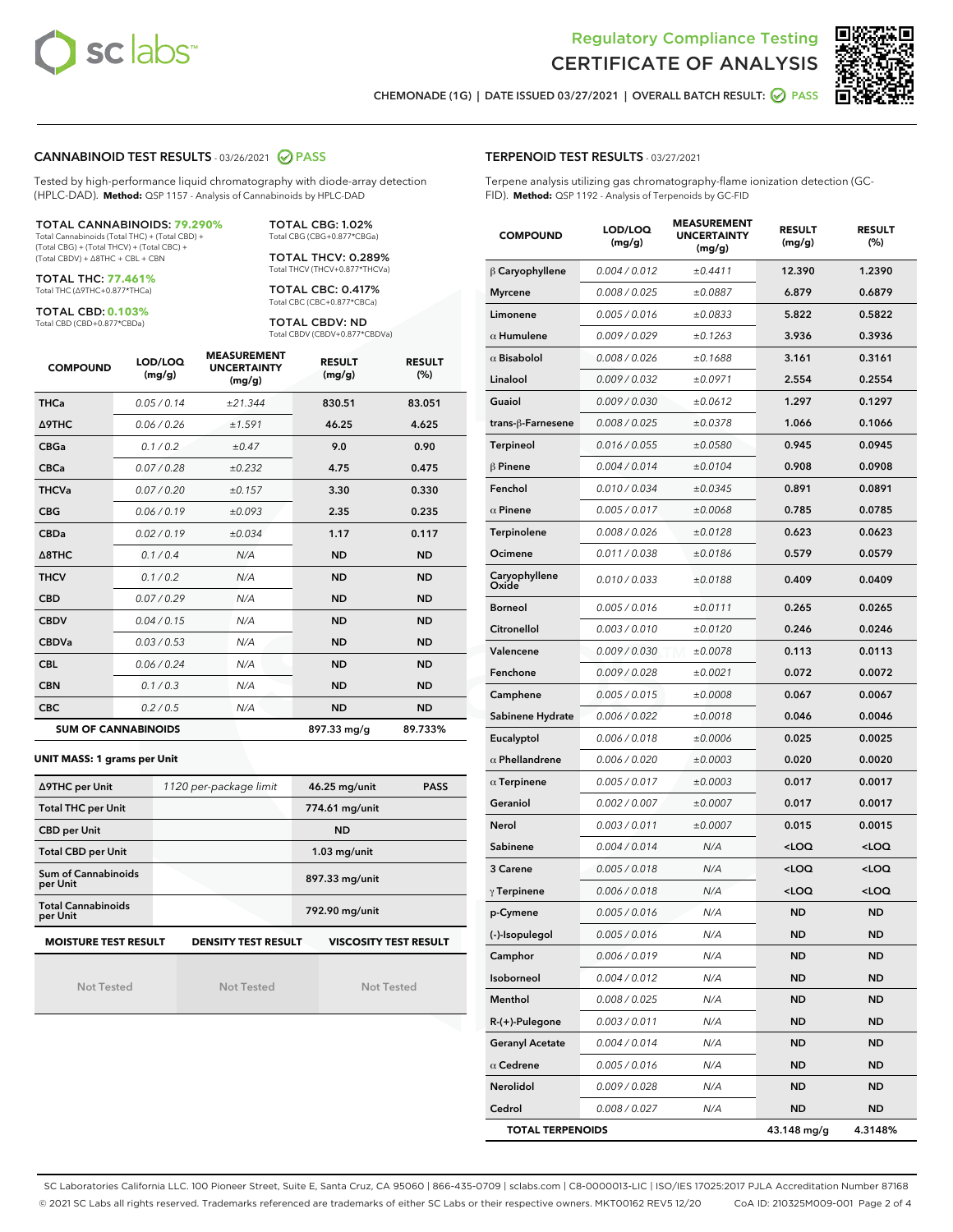



CHEMONADE (1G) | DATE ISSUED 03/27/2021 | OVERALL BATCH RESULT:  $\bigcirc$  PASS

# CATEGORY 1 PESTICIDE TEST RESULTS - 03/27/2021 2 PASS

Pesticide and plant growth regulator analysis utilizing high-performance liquid chromatography-mass spectrometry (HPLC-MS) or gas chromatography-mass spectrometry (GC-MS). \*GC-MS utilized where indicated. **Method:** QSP 1212 - Analysis of Pesticides and Mycotoxins by LC-MS or QSP 1213 - Analysis of Pesticides by GC-MS

| <b>COMPOUND</b>             | LOD/LOQ<br>$(\mu g/g)$ | <b>ACTION</b><br>LIMIT<br>$(\mu g/g)$ | <b>MEASUREMENT</b><br><b>UNCERTAINTY</b><br>$(\mu g/g)$ | <b>RESULT</b><br>$(\mu g/g)$ | <b>RESULT</b> |
|-----------------------------|------------------------|---------------------------------------|---------------------------------------------------------|------------------------------|---------------|
| Aldicarb                    | 0.03 / 0.08            | $\ge$ LOD                             | N/A                                                     | <b>ND</b>                    | <b>PASS</b>   |
| Carbofuran                  | 0.02 / 0.05            | $\geq$ LOD                            | N/A                                                     | <b>ND</b>                    | <b>PASS</b>   |
| Chlordane*                  | 0.03 / 0.08            | $\geq$ LOD                            | N/A                                                     | <b>ND</b>                    | <b>PASS</b>   |
| Chlorfenapyr*               | 0.03/0.10              | $\ge$ LOD                             | N/A                                                     | <b>ND</b>                    | <b>PASS</b>   |
| Chlorpyrifos                | 0.02 / 0.06            | $\geq$ LOD                            | N/A                                                     | <b>ND</b>                    | <b>PASS</b>   |
| Coumaphos                   | 0.02 / 0.07            | $\ge$ LOD                             | N/A                                                     | <b>ND</b>                    | <b>PASS</b>   |
| Daminozide                  | 0.02/0.07              | $\ge$ LOD                             | N/A                                                     | <b>ND</b>                    | <b>PASS</b>   |
| <b>DDVP</b><br>(Dichlorvos) | 0.03/0.09              | $\ge$ LOD                             | N/A                                                     | <b>ND</b>                    | <b>PASS</b>   |
| Dimethoate                  | 0.03 / 0.08            | $>$ LOD                               | N/A                                                     | <b>ND</b>                    | <b>PASS</b>   |
| Ethoprop(hos)               | 0.03/0.10              | $\ge$ LOD                             | N/A                                                     | <b>ND</b>                    | <b>PASS</b>   |
| Etofenprox                  | 0.02/0.06              | $>$ LOD                               | N/A                                                     | <b>ND</b>                    | <b>PASS</b>   |
| Fenoxycarb                  | 0.03/0.08              | $>$ LOD                               | N/A                                                     | <b>ND</b>                    | <b>PASS</b>   |
| Fipronil                    | 0.03 / 0.08            | $>$ LOD                               | N/A                                                     | <b>ND</b>                    | <b>PASS</b>   |
| Imazalil                    | 0.02/0.06              | $>$ LOD                               | N/A                                                     | <b>ND</b>                    | <b>PASS</b>   |
| <b>Methiocarb</b>           | 0.02 / 0.07            | $\ge$ LOD                             | N/A                                                     | <b>ND</b>                    | <b>PASS</b>   |
| Methyl<br>parathion         | 0.03/0.10              | $\ge$ LOD                             | N/A                                                     | <b>ND</b>                    | <b>PASS</b>   |
| <b>Mevinphos</b>            | 0.03/0.09              | $\ge$ LOD                             | N/A                                                     | <b>ND</b>                    | <b>PASS</b>   |
| Paclobutrazol               | 0.02 / 0.05            | $\ge$ LOD                             | N/A                                                     | <b>ND</b>                    | <b>PASS</b>   |
| Propoxur                    | 0.03 / 0.09            | $\ge$ LOD                             | N/A                                                     | <b>ND</b>                    | <b>PASS</b>   |
| Spiroxamine                 | 0.03 / 0.08            | $\ge$ LOD                             | N/A                                                     | <b>ND</b>                    | <b>PASS</b>   |
| Thiacloprid                 | 0.03/0.10              | $\ge$ LOD                             | N/A                                                     | <b>ND</b>                    | <b>PASS</b>   |

## CATEGORY 2 PESTICIDE TEST RESULTS - 03/27/2021 @ PASS

| <b>COMPOUND</b>   | LOD/LOQ<br>$(\mu g/g)$ | <b>ACTION</b><br><b>LIMIT</b><br>$(\mu g/g)$ | <b>MEASUREMENT</b><br><b>UNCERTAINTY</b><br>$(\mu g/g)$ | <b>RESULT</b><br>$(\mu g/g)$ | <b>RESULT</b> |
|-------------------|------------------------|----------------------------------------------|---------------------------------------------------------|------------------------------|---------------|
| Abamectin         | 0.03/0.10              | 0.1                                          | N/A                                                     | <b>ND</b>                    | <b>PASS</b>   |
| Acephate          | 0.02/0.07              | 0.1                                          | N/A                                                     | <b>ND</b>                    | <b>PASS</b>   |
| Acequinocyl       | 0.02/0.07              | 0.1                                          | N/A                                                     | <b>ND</b>                    | <b>PASS</b>   |
| Acetamiprid       | 0.02/0.05              | 0.1                                          | N/A                                                     | <b>ND</b>                    | <b>PASS</b>   |
| Azoxystrobin      | 0.02/0.07              | 0.1                                          | N/A                                                     | <b>ND</b>                    | <b>PASS</b>   |
| <b>Bifenazate</b> | 0.01/0.04              | 0.1                                          | N/A                                                     | <b>ND</b>                    | <b>PASS</b>   |
| <b>Bifenthrin</b> | 0.02/0.05              | 3                                            | N/A                                                     | <b>ND</b>                    | <b>PASS</b>   |
| <b>Boscalid</b>   | 0.03/0.09              | 0.1                                          | N/A                                                     | <b>ND</b>                    | <b>PASS</b>   |

| <b>CATEGORY 2 PESTICIDE TEST RESULTS</b> - 03/27/2021 continued |  |
|-----------------------------------------------------------------|--|
|                                                                 |  |

| <b>COMPOUND</b>               | LOD/LOQ<br>(µg/g) | <b>ACTION</b><br>LIMIT<br>(µg/g) | <b>MEASUREMENT</b><br><b>UNCERTAINTY</b><br>(µg/g) | <b>RESULT</b><br>(µg/g) | <b>RESULT</b> |
|-------------------------------|-------------------|----------------------------------|----------------------------------------------------|-------------------------|---------------|
| Captan                        | 0.19 / 0.57       | 0.7                              | N/A                                                | <b>ND</b>               | <b>PASS</b>   |
| Carbaryl                      | 0.02 / 0.06       | 0.5                              | N/A                                                | <b>ND</b>               | <b>PASS</b>   |
| Chlorantranilip-<br>role      | 0.04 / 0.12       | 10                               | N/A                                                | <b>ND</b>               | <b>PASS</b>   |
| Clofentezine                  | 0.03 / 0.09       | 0.1                              | N/A                                                | <b>ND</b>               | <b>PASS</b>   |
| Cyfluthrin                    | 0.12 / 0.38       | 2                                | N/A                                                | ND                      | <b>PASS</b>   |
| Cypermethrin                  | 0.11/0.32         | 1                                | N/A                                                | ND                      | <b>PASS</b>   |
| <b>Diazinon</b>               | 0.02 / 0.05       | 0.1                              | N/A                                                | <b>ND</b>               | <b>PASS</b>   |
| Dimethomorph                  | 0.03 / 0.09       | 2                                | N/A                                                | ND                      | <b>PASS</b>   |
| Etoxazole                     | 0.02 / 0.06       | 0.1                              | N/A                                                | ND                      | <b>PASS</b>   |
| Fenhexamid                    | 0.03/0.09         | 0.1                              | N/A                                                | <b>ND</b>               | <b>PASS</b>   |
| Fenpyroximate                 | 0.02 / 0.06       | 0.1                              | N/A                                                | ND                      | <b>PASS</b>   |
| Flonicamid                    | 0.03 / 0.10       | 0.1                              | N/A                                                | ND                      | <b>PASS</b>   |
| Fludioxonil                   | 0.03/0.10         | 0.1                              | N/A                                                | <b>ND</b>               | PASS          |
| Hexythiazox                   | 0.02 / 0.07       | 0.1                              | N/A                                                | ND                      | <b>PASS</b>   |
| Imidacloprid                  | 0.04 / 0.11       | 5                                | N/A                                                | ND                      | <b>PASS</b>   |
| Kresoxim-methyl               | 0.02 / 0.07       | 0.1                              | N/A                                                | <b>ND</b>               | <b>PASS</b>   |
| <b>Malathion</b>              | 0.03/0.09         | 0.5                              | N/A                                                | ND                      | <b>PASS</b>   |
| Metalaxyl                     | 0.02 / 0.07       | 2                                | N/A                                                | ND                      | <b>PASS</b>   |
| Methomyl                      | 0.03/0.10         | 1                                | N/A                                                | <b>ND</b>               | PASS          |
| Myclobutanil                  | 0.03 / 0.09       | 0.1                              | N/A                                                | ND                      | <b>PASS</b>   |
| Naled                         | 0.02 / 0.07       | 0.1                              | N/A                                                | ND                      | <b>PASS</b>   |
| Oxamyl                        | 0.04 / 0.11       | 0.5                              | N/A                                                | <b>ND</b>               | PASS          |
| Pentachloronitro-<br>benzene* | 0.03 / 0.09       | 0.1                              | N/A                                                | ND                      | PASS          |
| Permethrin                    | 0.04 / 0.12       | 0.5                              | N/A                                                | ND                      | <b>PASS</b>   |
| Phosmet                       | 0.03/0.10         | 0.1                              | N/A                                                | <b>ND</b>               | <b>PASS</b>   |
| Piperonylbu-<br>toxide        | 0.02 / 0.07       | 3                                | N/A                                                | ND                      | <b>PASS</b>   |
| Prallethrin                   | 0.03 / 0.08       | 0.1                              | N/A                                                | ND                      | <b>PASS</b>   |
| Propiconazole                 | 0.02 / 0.07       | 0.1                              | N/A                                                | ND                      | <b>PASS</b>   |
| Pyrethrins                    | 0.04 / 0.12       | 0.5                              | N/A                                                | ND                      | PASS          |
| Pyridaben                     | 0.02 / 0.07       | 0.1                              | N/A                                                | ND                      | PASS          |
| Spinetoram                    | 0.02 / 0.07       | 0.1                              | N/A                                                | ND                      | <b>PASS</b>   |
| Spinosad                      | 0.02 / 0.07       | 0.1                              | N/A                                                | ND                      | <b>PASS</b>   |
| Spiromesifen                  | 0.02 / 0.05       | 0.1                              | N/A                                                | ND                      | <b>PASS</b>   |
| Spirotetramat                 | 0.02 / 0.06       | 0.1                              | N/A                                                | <b>ND</b>               | <b>PASS</b>   |
| Tebuconazole                  | 0.02 / 0.07       | 0.1                              | N/A                                                | ND                      | <b>PASS</b>   |
| Thiamethoxam                  | 0.03 / 0.10       | 5                                | N/A                                                | <b>ND</b>               | <b>PASS</b>   |
| Trifloxystrobin               | 0.03 / 0.08       | 0.1                              | N/A                                                | ND                      | <b>PASS</b>   |